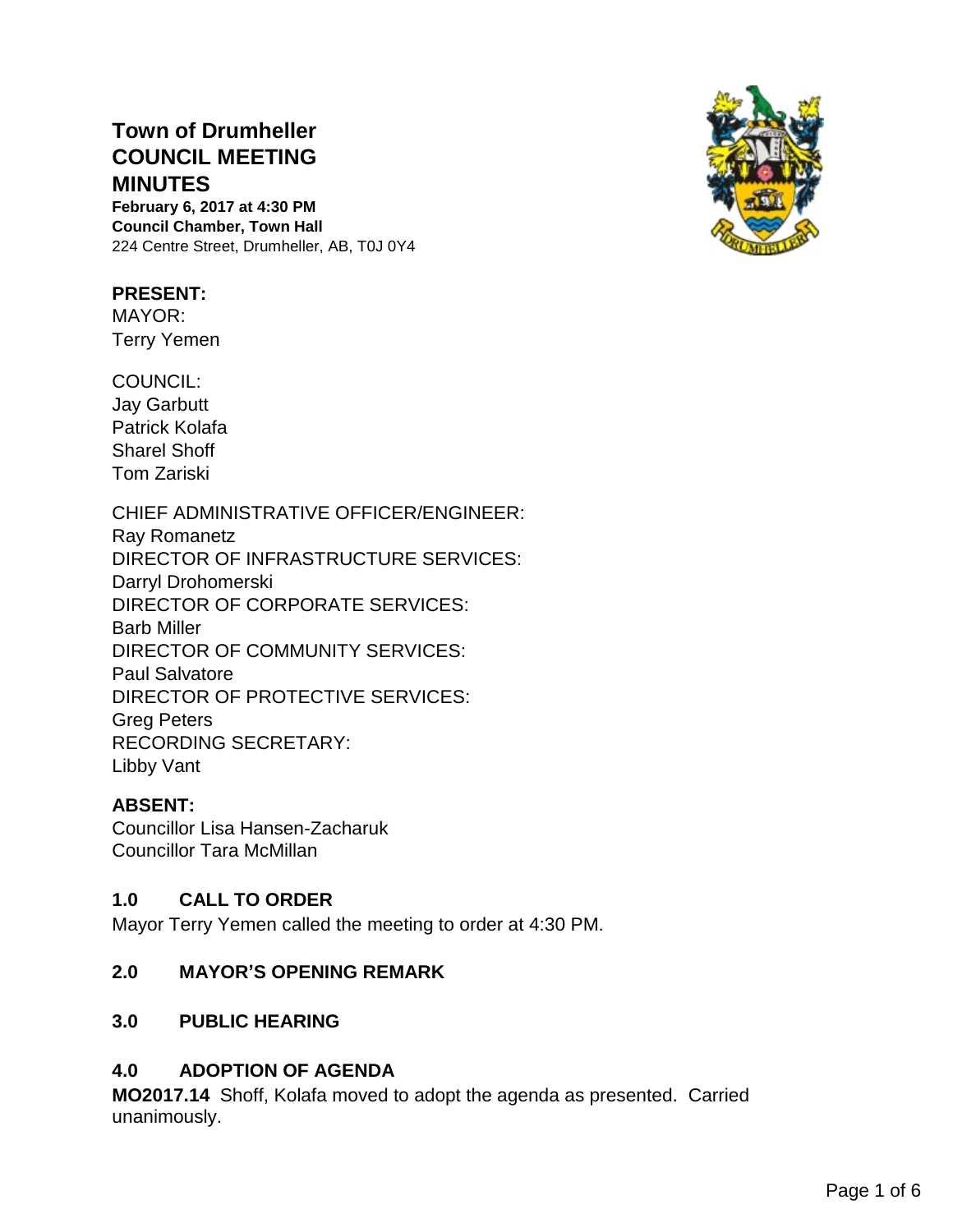# **5.0 MINUTES**

### **5.1. ADOPTION OF REGULAR COUNCIL MEETING MINUTES**

5.1.1 Regular Council Meeting Minutes of January 23, 2017

**MO2017.15** Zariski, Garbutt moved to adopt the Regular Council Meeting Minutes of January 23, 2017 as presented. Carried unanimously.

#### **5.2. MINUTES OF MEETING PRESENTED FOR INFORMATION**

#### **5.3. BUSINESS ARISING FROM THE MINUTES**

#### **6.0 DELEGATIONS**

**6.1** Presentation from Shelley Rymal, President, and Marley Henniegh, Office and Chamber Services Coordinator, Drumheller & District Chamber of Commerce [DDCC].

S. Rymal thanked Council for the opportunity to present their 2016 update. She advised that the DDCC is committed to building a membership base and a strong business community; they are currently focused on generating awareness of membership benefits, such as providing networking opportunities, relationship building and hosting education sessions. In 2016 the DDCC gained 15 new members, and they currently have 632 twitter followers and 553 facebook likes. S. Rymal further advised that the DDCC offers value-added programs like group insurance, merchant discount rates for financial institutions, data and point of sales terminal vendors, courier services and fueling stations. The DDCC also has a key priority business advocacy committee that recently met with MLA Rick Strankman. S. Rymal advised that the DDCC is a member of the provincial and federal Chamber of Commerce groups, and represents our community's interest at those levels. She went on to state that DDCC events promote local businesses and networking opportunities. The DDCC hosts several annual events such as the Canada Day Parade, the Jurassic Classic Golf Tournament, the Jingle Mingle, Small Business Week and the upcoming 2017 Lunch & Learn Sessions. S. Rymal advised that the DDCC Annual General meeting will take place on March 23, 2017, and the 3rd Annual Spring Expo will be held from April 21-23, 2017. She stated that the DDCC and Rotary Club are in discussions about combining the annual Rotary Celebration of Excellence with the DDCC annual Gala Event for 2018.

S. Rymal advised that 2016 saw 127, 481 visitors to the World's Largest Dinosaur, which is an increase of 22% over 2014, 5.2% over 2015, and the second busiest year since its 2000 opening. The Visitor Information Centre counseled 57,805 visitors in 2016, with 30, 000 of those visitors arriving in July and August. She stated that it is an accredited VIC, and they offer a Mobile VIC at the Royal Tyrrell Museum when the weather is conducive to do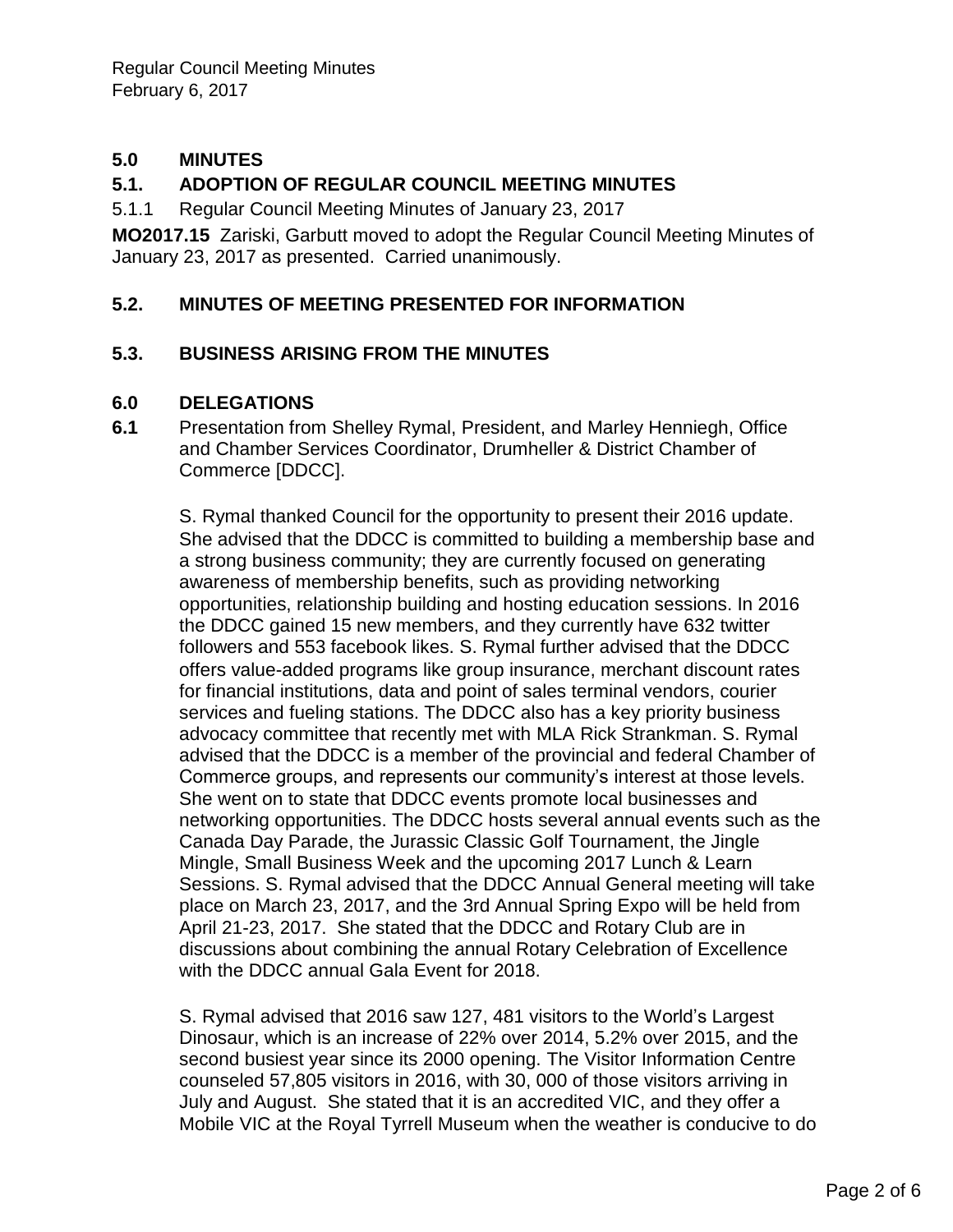so [2016 had an unusually wet summer]. M. Henneigh advised that the VIC does not generate revenue and requires significant funds to operate. In 2016 the total VIC expenses were \$142,939 and the expected shortfall for 2017 is \$97,239. She further advised that in 2017 the DDCC will continue to monitor news and advocate for local businesses and community stakeholders with the provincial and federal governments. She concluded by stating that "Together we can achieve more than we can independently".

Questions from Council members were fielded.

S. Shoff asked if it is correct that the VIC did not receive provincial funding last year or this year. S. Rymal confirmed that they had previously received \$25,000 annually in funding from the province, but they did not receive the funding in 2016 and will not receive it in 2017, as the Province has reallocated the funds to other areas. S. Shoff asked if there are other ways to get provincial grants or funding. S. Rymal replied that they hope to be successful with their applications for small staff training grants, the STEP program and the Canada Summer Jobs program.

T. Zariski asked if it would be beneficial for the DDCC or VIC to work in tandem with the Citizens on Patrol Committee, and if they may qualify for funding under the World's Largest Dinosaur Legacy Fund. S. Rymal responded that grant program registration outlines the guidelines for eligibility, and COP are welcome to meet with or make a presentation to the DDCC.

P. Kolafa asked how concerned the Town should be regarding the World's Largest Dinosaur's structure, age and maintenance. S. Rymal responded that the World's Largest Dinosaur is now 17 years old, and it has been repainted they are addressing some structural cracks, and planning preventative maintenance to ensure the future longevity of the dinosaur and the support it provides to the area.

# **7.0 COMMITTEE OF THE WHOLE RECOMMENDATIONS**

#### **8.0 REQUEST FOR DECISION REPORTS**

- **8.1 CAO**
- 8.1.1 Bylaw 02.17 being a bylaw to regulate the Water and Wastewater Systems first reading

R. Romanetz presented Bylaw 02.17 Water and Wastewater Bylaw and advised that a committee was set up with all departments about six months ago to review the proposed revisions to the bylaw. He stated that the idea was not to simply amend the existing bylaw but take a broader approach and redraft the bylaw to make it comparable with those of surrounding municipalities. R. Romanetz advised that the committee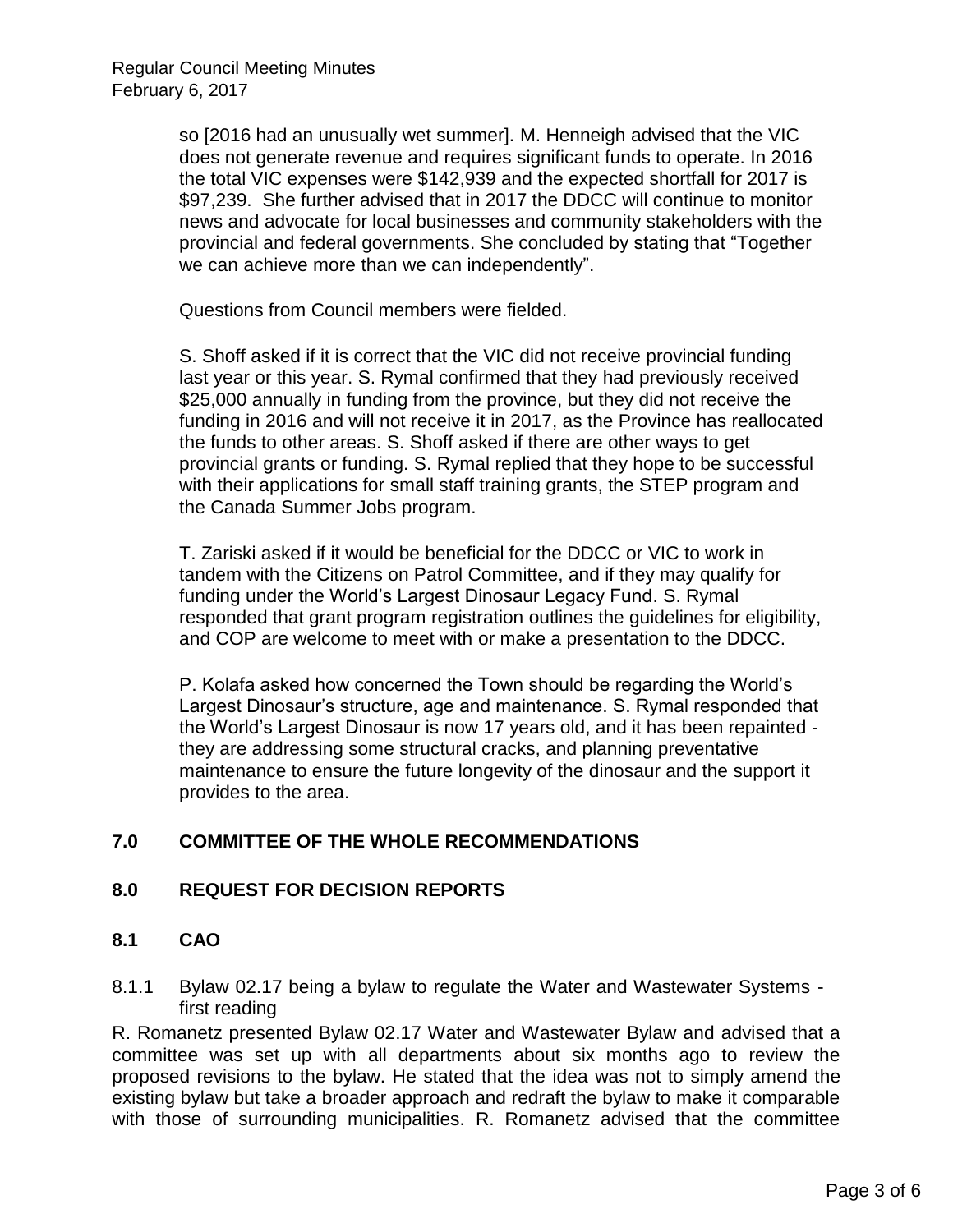Regular Council Meeting Minutes February 6, 2017

reviewed numerous bylaws that included the recent changes in legislation. The committee met numerous times to produce a draft bylaw that incorporated all requisite procedures, policies and guidelines, then held comprehensive sessions with the Town Solicitor to ensure that no clauses within the draft bylaw were in conflict with each other. R. Romanetz highlighted one area in the draft bylaw regarding unpaid utility bills: previously Council would annually review unpaid bills and determine if they would be written off. The new terms of the bylaw specify that Council now has the authority to ensure that the property owner has the responsibility to pay the bill or the amount will be transferred to their property taxes. R. Romanetz also spoke about how prohibited substances are dealt with in the draft bylaw: it sets out guidelines for what substances are allowed to enter the system, and in what concentrations, and the Town will have the authority to go into the enforcement mode if these guidelines are contravened.

B. Miller advised that p.20 section 7 of the draft bylaw specifies how the property owner will be held accountable, and how they can keep apprised of tenant's account payments by submitting a form requesting that a duplicate bill be sent to the property owner. B. Miller further advised that the draft bylaw contains a full section on enforcement of infractions and the corresponding fines.

D. Drohomerski advised that p.32 section 4 of the draft bylaw refers to hydrogen sulfide which is primarily the cause of offensive odours in the system. He stated that the goal is that we will have a better quality of waste water entering the system, and it falls to the Town to monitor the system and enforce the guidelines and penalties when required. R. Romanetz added that random checks will be implemented to monitor the system, identify what is entering it the system, and to test the quality as well.

Discussion on Motion:

Mayor Yemen asked if there is a timeline for property owners to be alerted that a tenant is not paying their utility bill - how they will be notified. B. Miller responded that there are multiple ways built into the draft bylaw: the owner can request to have a hard copy of the bills monthly or quarterly, they can have the bills via email, and the property owner would automatically be notified after two months of a tenant being in arrears.

B. Miller advised that another issue the property owner notification options will address is the fact that the Town is often not notified when a tenant moves out – the draft bylaw included measures to help eliminate this problem, as the owners will need to let the Town know when their properties are vacant.

J. Garbutt asked how many of the \$21,000.00 in unpaid utility accounts written off by Council in 2016 were commercial and how many were residential. R. Romanetz responded that Administration would investigate and provide those figures to Council for their information. B. Miller advised that the guidelines and processes within the draft bylaw has become best practice in municipalities across the province.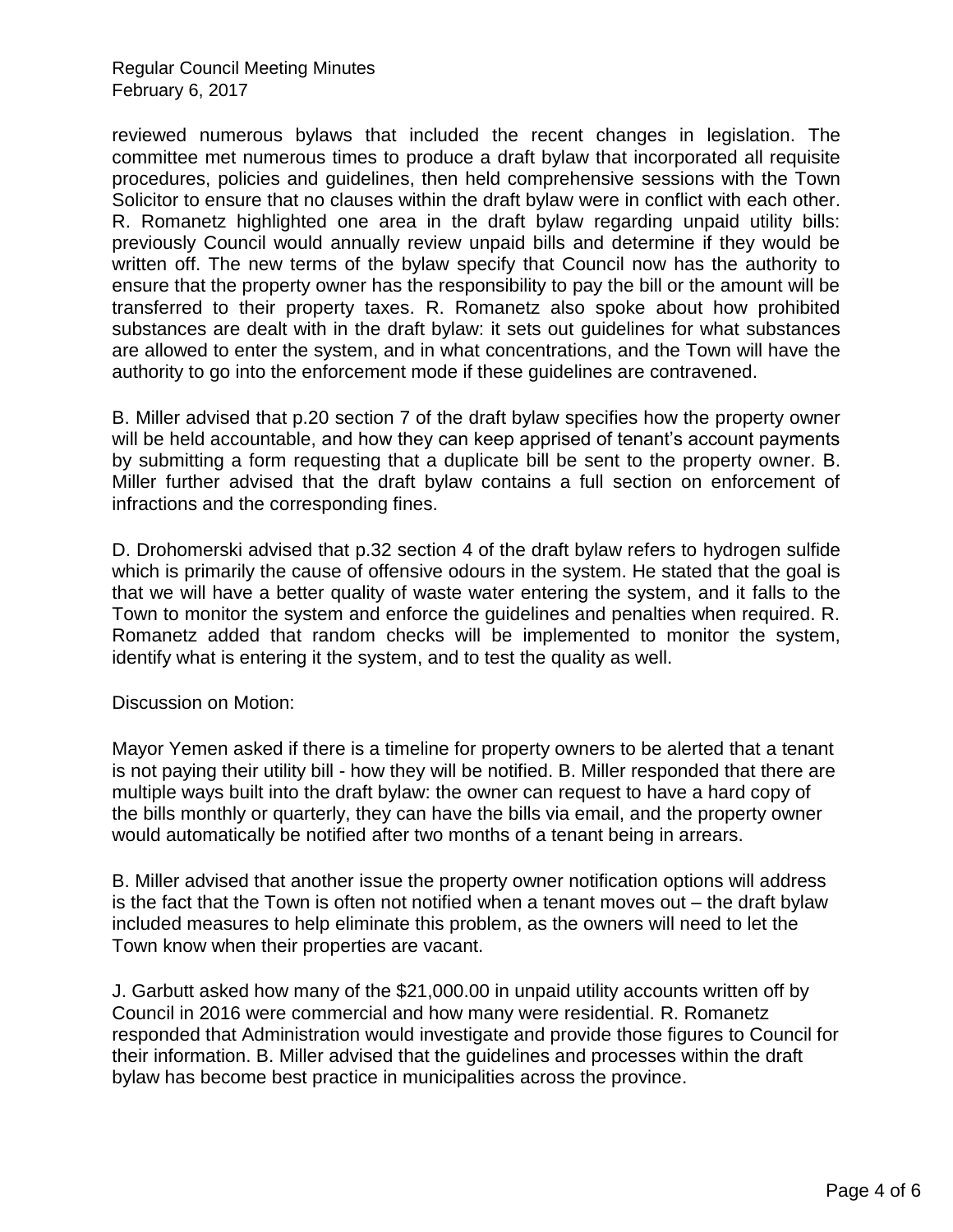Regular Council Meeting Minutes February 6, 2017

P. Kolafa asked when this bylaw would be implemented. B. Miller responded that any existing accounts holders could have the property owners elect to receive copies of the bills, but all new accounts will fall under the new bylaw as soon at it is enacted.

**MO2017.16** Shoff, Zariski moved that Council approve first reading of Bylaw 02.17 Water and Wastewater Bylaw.

Vote on Motion: Carried unanimously.

# **8.2. DIRECTOR OF INFRASTRUCTURE SERVICES**

#### **8.3. DIRECTOR OF CORPORATE SERVICES**

**8.4. DIRECTOR OF COMMUNITY SERVICES**

### **8.5. DIRECTOR OF PROTECTIVE SERVICES**

#### **9.0 PRESENTATION OF QUARTERLY REPORTS BY ADMINISTRATION**

- 9.1 CAO's Quarterly Report to December 31, 2016 CAO's 2016 Annual Report
- 9.2 Director of Infrastructure Services' Quarterly Report to December 31, 2016 Director of Infrastructure Services' 2016 Annual Report
- 9.3 Director of Corporate Services' Quarterly Report to December 31, 2016 Director of Corporate Services' 2016 Annual Report
- 9.4 Director of Community Services' Quarterly Report to December 31, 2016 Director of Community Services' 2016 Annual Report
- 9.5 Director of Protective Services' Quarterly Report to December 31, 2016 Director of Protective Services' 2016 Annual Report

#### **10.0 PUBLIC HEARING DECISIONS**

#### **11.0 UNFINISHED BUSINESS**

#### **12.0 NOTICE OF MOTION**

#### **13.0 COUNCILLOR REPORTS**

13.1 RFD - FCM Recruiting Municipalities for Africa, Asia and Latin America - Partnerships for Municipal Innovation: Local Economic Development (PMI-LED) Program